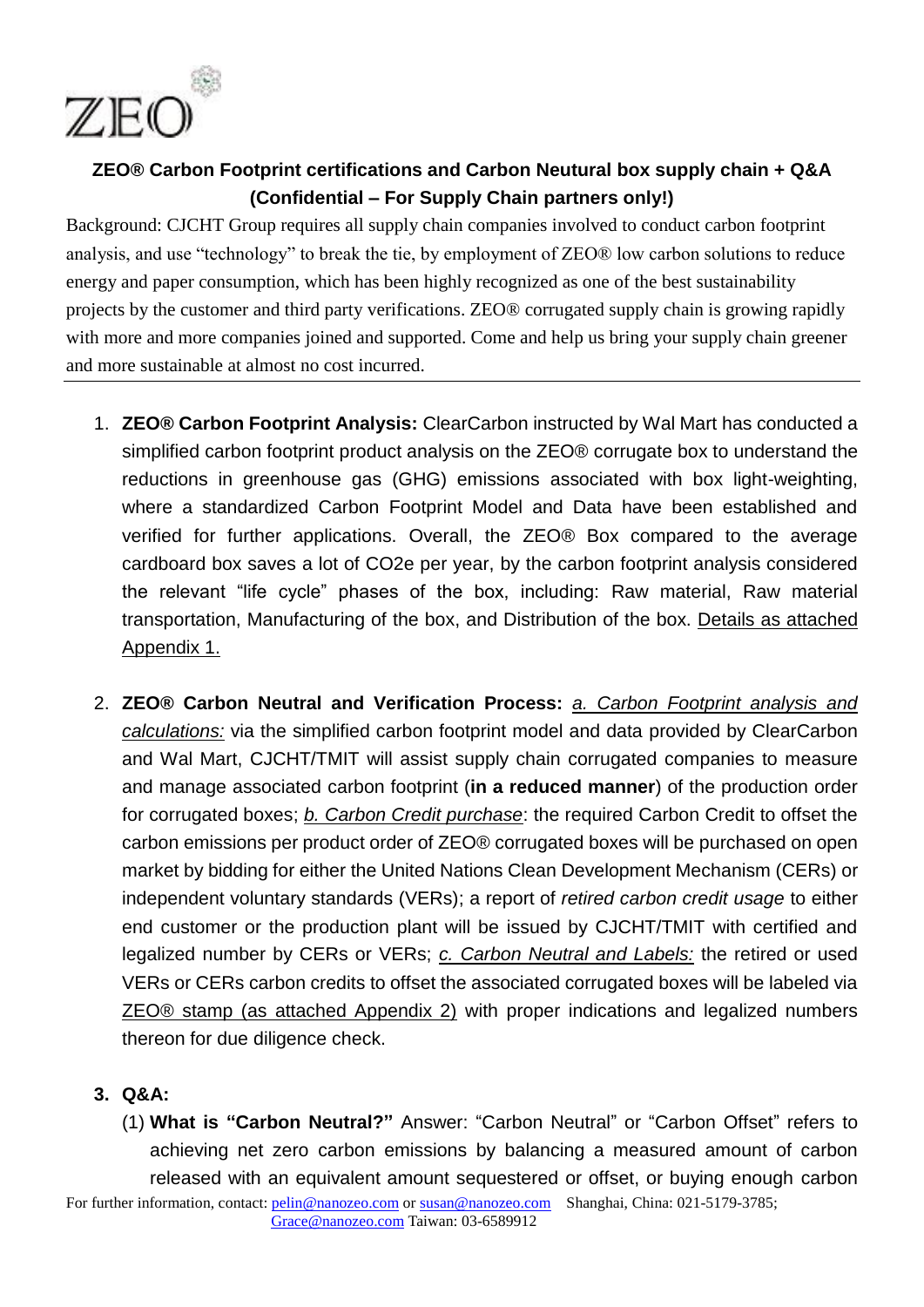

[credits](http://en.wikipedia.org/wiki/Carbon_credits) to make up the difference. ZEO® Carbon Netural further refers to reducing energy and material used in the corrugated boxes and offsetting the residual amount by a less number of carbon credits as a goal.

- (2) **What is the difference between normal corrugated boxes and ZEO® boxes for Carbon Netural?** Answer: Due to the light weighted and less energy used nature of ZEO® boxes, it is certified and exercised transparently that ZEO® boxes can provide a more cost saving scheme in pursuits of Carbon Netural practices. The ZEO® Carbon Footprint model provides a faster, easier and efficient calculation on Carbon Footprints and therefore facilitates the whole process of Carbon Netural, while providing numerous check-and-balance, order-by-order legalized numbers in place for accumulation and improvement later on.
- (3) **Is the certification and legalization process used by ZEO® Carbon Netural "credible"?** Answer: Yes. And it's probably more credible than you can imagine. Unlike some Carbon Netural companies claiming a past-recorded offset and carbon neutral for probably several years' ago emissions, ZEO® Carbon Netural is aiming at Current and On-going emissions generated per order base and is offsetting them by each true and genuine \*CERs or \*VERs carbon credits with transparently retired or used records. \*the United Nations Clean Development Mechanism (CERs) and independent voluntary standards (VERs).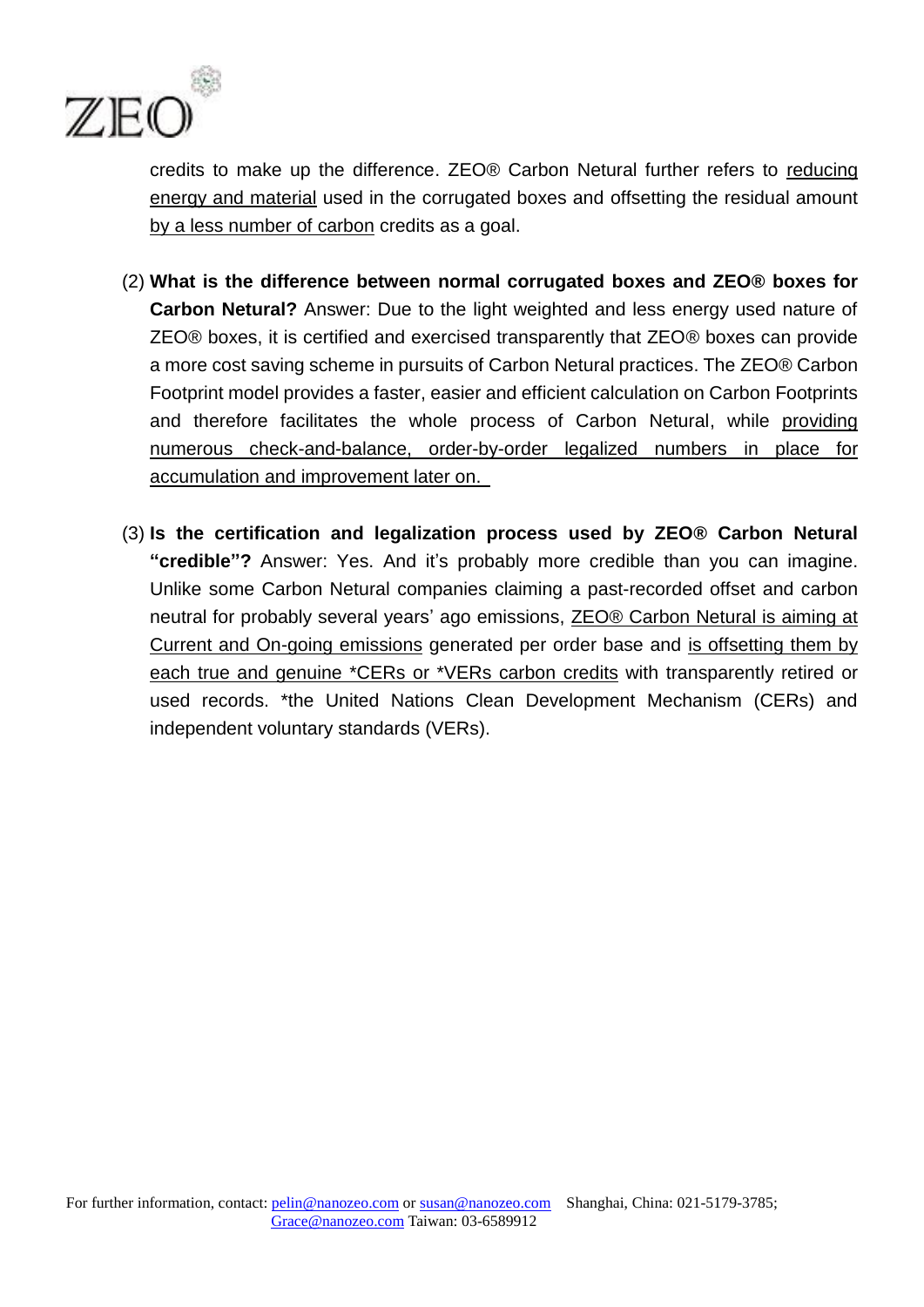

## **Appendix 1: Wal Mart/ClearCarbon Tech Carbon Footprint Analysis**

ClearCarbon has conducted a simplified carbon footprint product analysis on the ZEO® Box corrugate box to understand the reductions in greenhouse gas (GHG) emissions associated with box light-weighting. Using a 2009 as a baseline timeframe.  $CO<sub>2</sub>e$  emission savings were calculated based on utilizing less corrugate material in the design of a 48" x 47.5" x 30.5" box. Annual box specifications, raw materials, processing energy and supplier locations were provided by YFY Paper Corp (ZEO® cardboard maker) in Nanjing, China and standard industry data in Ecoinvent 2.1 were used to model the ZEO® Box and an equivalent average box of the same dimensions. A summary of the results follows.

Overall, the ZEO® Box compared to the average cardboard box saves **185 tons of CO2e** per year. This is based on 2009 results received and replacing 526,000 boxes with ZEO® Boxes. The carbon footprint analysis considered the relevant "life cycle" phases of the box, including:

- Raw material
- Raw material transportation,
- Manufacturing of the box, and
- Distribution of the box.

| Life Cycle Phase              | 1 ZEO <sup>®</sup> Box | 1 Average<br><b>Box</b> |
|-------------------------------|------------------------|-------------------------|
|                               | kg CO2e/box            |                         |
| <b>Raw Material Transport</b> | 0.02                   | 0.03                    |
| <b>Raw Materials</b>          | 0.90                   | 1.18                    |
| Manufacturing                 | 0.14                   | 0.21                    |
| <b>Distribution</b>           | 0.42                   | 0.46                    |

Figure 1. Comparison of 1 ZEO® Box to 1 Average Corrugate Box by Life Cycle Phase

The raw material and manufacturing life cycle phases contribute the majority of carbon savings for the ZEO® Box when comparing to the Average box.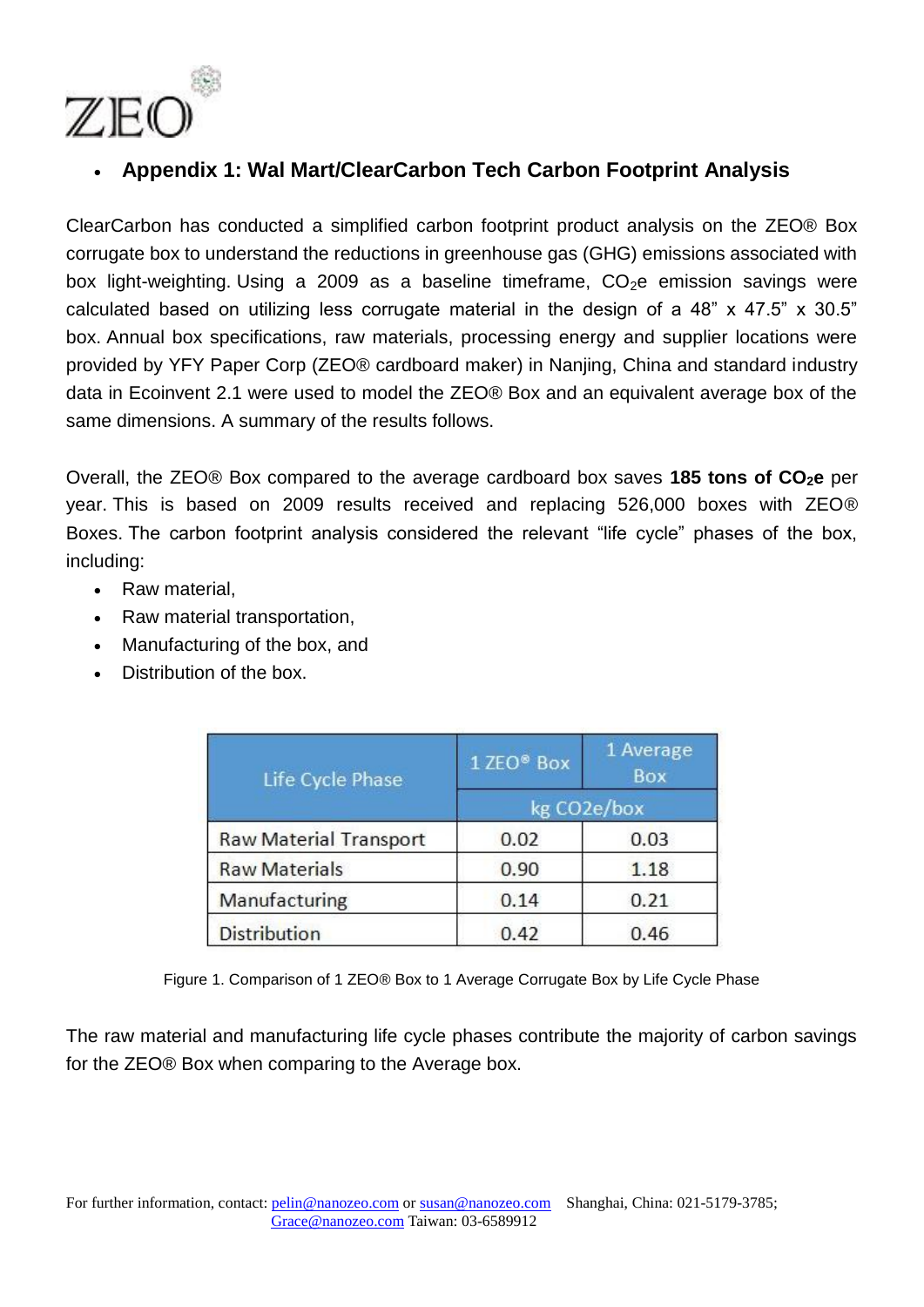



Figure 2. Comparison of 526,000 ZEO® Boxes to 526,000 Average Corrugate Boxes \* numbers reproduced based on ClearCarbon index for CJCHT orders of 2009.

For more information about this calculation, please contact: Anna Nicholson, ClearCarbon [\(anicholson@clearcarboninc.com\)](mailto:anicholson@clearcarboninc.com).